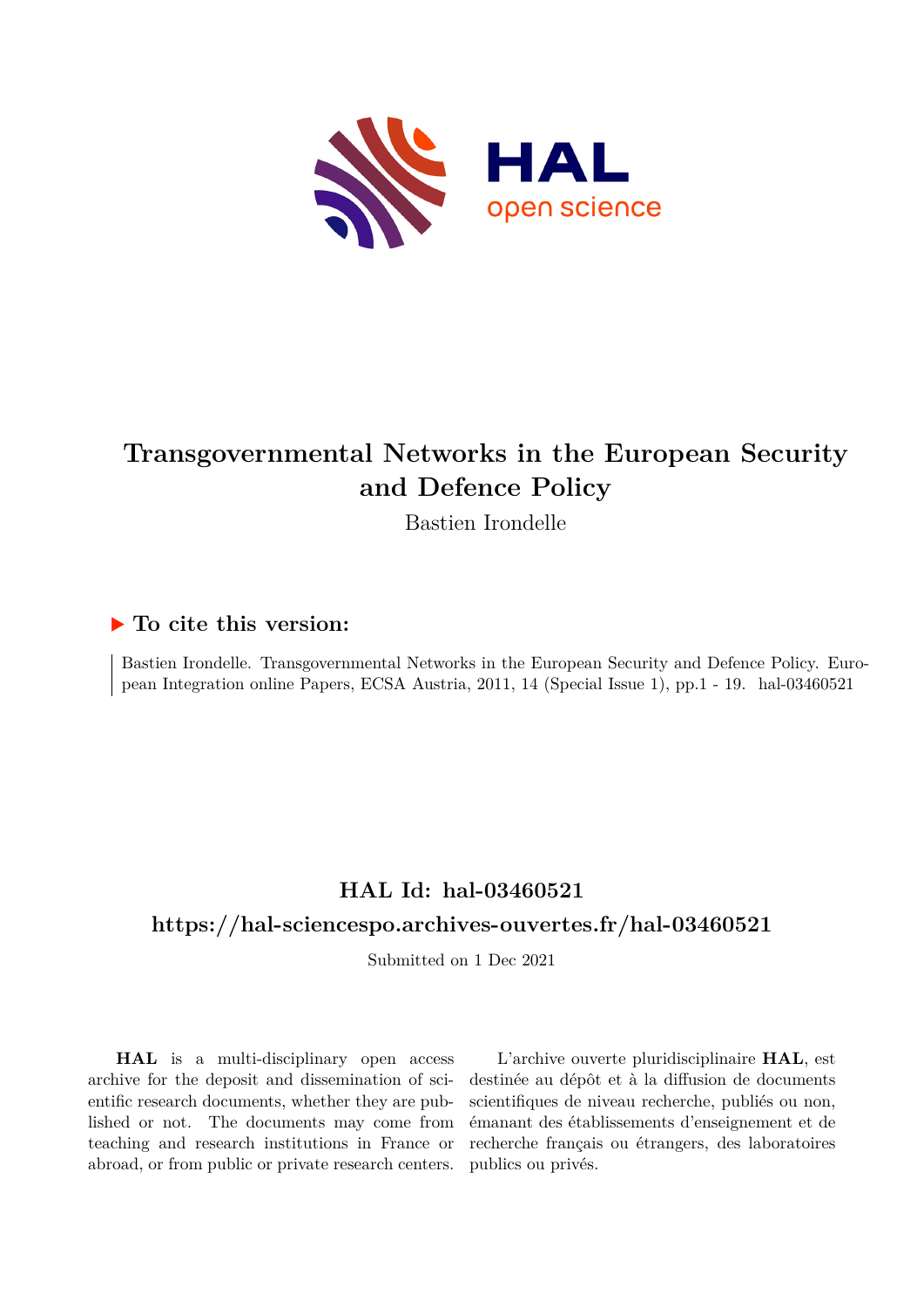#### **European Integration online Papers ISSN 1027-5193**



Vol. 14 (2010): Art. 5

*How to cite?* 

Mérand, Frédéric, Stephanie C. Hofmann and Bastien Irondelle. (2010): Transgovernmental Networks in European Security and Defence Policy, In: Vanhoonacker, Sophie, Hylke Dijkstra and Heidi Maurer (eds). Understanding the Role of Bureaucracy in the European Security and Defence Policy, *European Integration online Papers (EIoP)*, Special Issue 1, Vol. 14, http://eiop.or.at/eiop/texte/2010- 005a.htm.

DOI: 10.1695/2010005

### **Transgovernmental Networks in European Security and Defence Policy**

*Frédéric Mérand*  Université de Montréal Email: frederic.merand@umontreal.ca

#### *Stephanie C. Hofmann*

Graduate Institute of International and Development Studies, Geneva Email: stephanie.hofmann@graduateinstitute.ch

*Bastien Irondelle*  St Antony's College, Oxford and Sciences Po, Paris Email: irondelle@ceri-sciences-po.org

**Abstract:** An increasing number of authors describe the European Union as an advanced form of transgovernmentalism. Whether called Europeanization, supranational intergovernmentalism, multilevel governance, administrative fusion or Brusselisation, the transgovernmentalist thesis states that European politics is shaped by the growing interaction of national government officials at every level of the decision-making process. This paper tests the transgovernmentalist thesis by looking at patterns of formal and informal cooperation in the framework of the European Security and Defence Policy (ESDP). The data is based on a questionnaire circulated among 73 defence officials in France, Germany, the United Kingdom and Brussels-based institutions. The results are analyzed through social network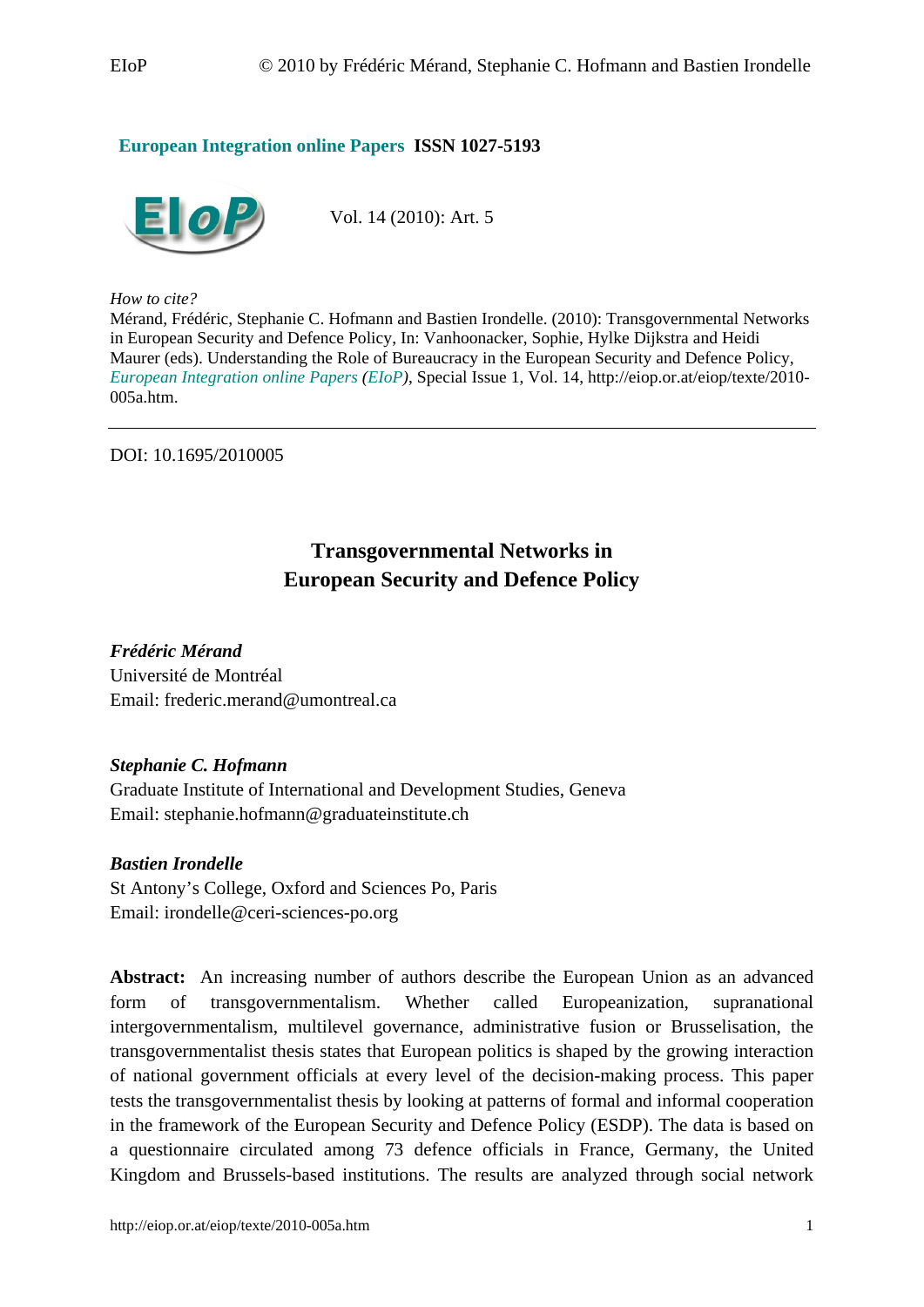<span id="page-2-0"></span>analysis. We find that the governance of ESDP is characterized by a weak form of transgovernmentalism, in which cross-border links do exist but formal state actors occupy strategic positions. In particular, two groups display transgovernmental features: a *core policy group* of crisis management and capability development officials in and around the Council, and a *Franco-German group* of capital-based defence actors.

**Keywords:** Europeanization, governance, intergovernmentalism, networks, European Security and Defence Policy, political science

#### **Table of Contents:**

#### **List of Graphs:**

#### **List of Figures:**

#### **1. Introduction**

Over the past 10 years, the European Security and Defence Policy (ESDP) has become one of the most dynamic sectors of administrative interaction in the European Union  $(EU)$ .<sup>[1](#page-19-0)</sup> This has entailed the creation of several political-military bodies in Brussels as well as functional desks specifically devoted to European security cooperation in member state foreign and defence ministries (Vanhoonacker, Dijkstra and Maurer 2010). As a result, an expanding group of diplomats, policy advisers, military officers, civil servants, engineers and think tank personnel are now involved in the decision-making process and the implementation of ESDP in its various dimensions (military operations, civilian crisis management, capability development).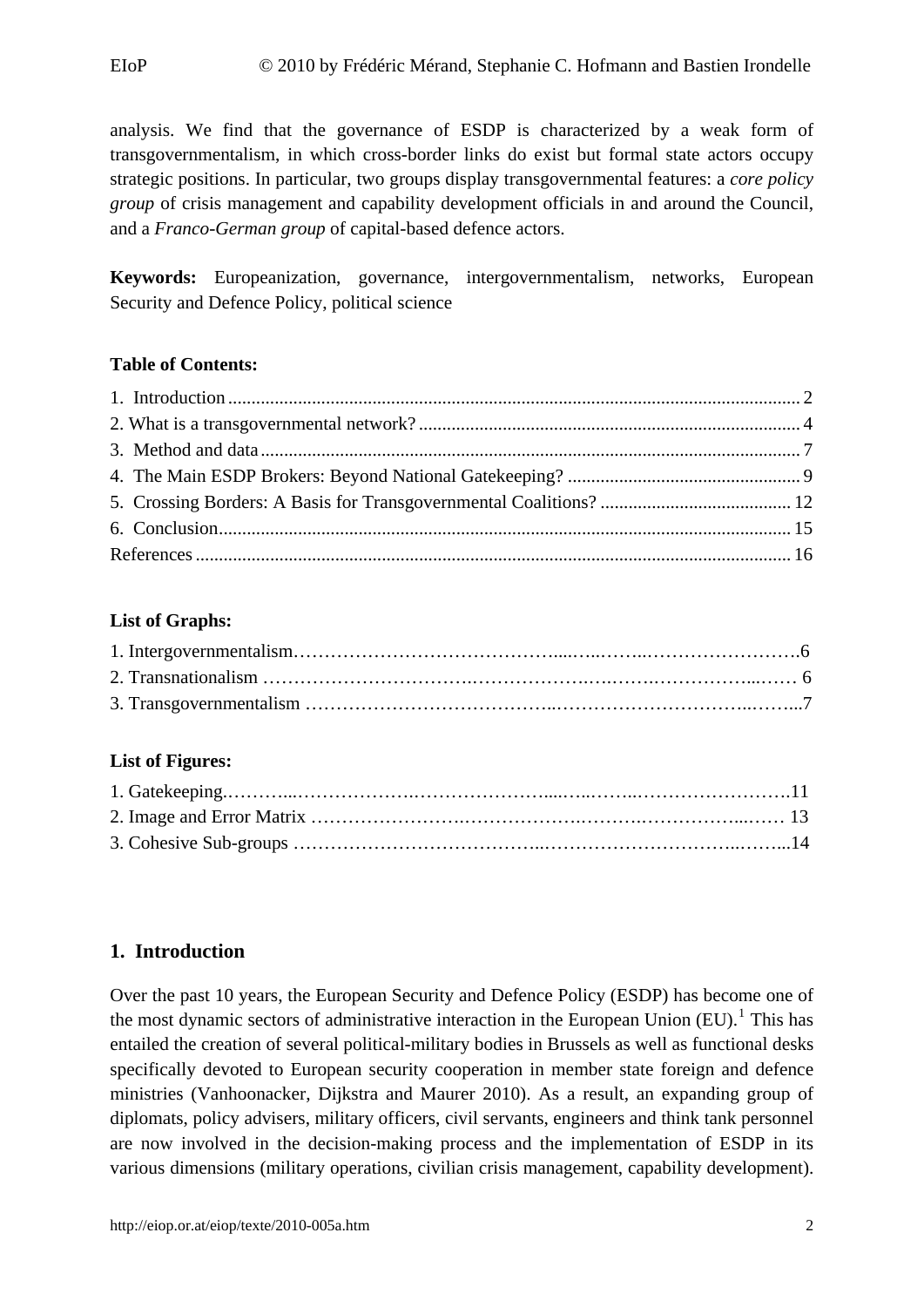Pointing to various instances of Europeanisation, some analysts conclude that security and defence policy has moved beyond intergovernmental decision-making towards a transgovernmental form of governance. Whether called supranational intergovernmentalism, multilevel governance, administrative fusion or Brusselisation, the transgovernmentalist argument states that European politics is shaped by the growing interaction of national government officials at every level of the decision-making process (Wallace and Wallace 2000; Webber et al. 2004; Regelsberger and Wessels 2005; Duke and Vanhoonacker 2006; Norheim-Martinsen 2010a).

In this paper, we test the transgovernmental thesis through social network analysis, a methodology that detects patterns of formal and informal social relations across a policy field. The picture that emerges from our analysis confirms a weak form of transgovernmentalism in which cross-border ties between different policy actors have indeed developed along functional lines, but only among a handful of government actors who occupy strategic positions. Using original data gathered among 73 French, British, German, EU and NATO officials, we address two research questions. *First*, which actors occupy key strategic positions in the web of administrative cooperation? We find that specific government actors, namely security ambassadors, are located at the strategic core of the ESDP network. These actors, which we call "gatekeepers," are Brussels-based, not capital-based, and we observe that there is a high density of social relations among domestic government actors in parallel to the formal meeting point of Council meetings. *Second*, is it possible to observe cohesive groups of actors who share particularly strong connections between themselves across borders? This is a key question if we want to weigh the possibility that transgovernmental coalitions will emerge over time along transnational or functional lines to push (or block) specific ESDP initiatives. In our analysis, two groups display transgovernmental features: a functional *core policy group* of crisis management and capability development officials in and around the Council, and a political *Franco-German group* of capital-based defence actors. This suggests that while there is room for cross-border collective action in ESDP, it will be limited to these narrow clusters of government officials for the foreseeable future.

Within the context of this special issue, our article makes two contributions. First, it offers a systematic way of analyzing and conceptualizing administrative interaction in ESDP policymaking. As Nuttall (2005) has argued, ESDP faces the twofold problem of coherence along the various dimensions of ESDP (capabilities, arms production, civil crisis management, military operations) and consistency between various institutions and actors. Consequently, a cross-sector analysis of the dynamics of ESDP has been lacking so far (Schroeder 2006). Most of the contributions in this issue address this gap with rich case studies of individual administrative bodies or specific crisis management operations. To supplement these case studies, social network analysis provides a methodology in which bureaucratic, political and non-governmental actors can be situated in a relational and comprehensive context of decision-making. In other words, by identifying patterns of cooperation within the ESDP domain, we can map out the social structure in which ESDP bodies and operations are embedded. Several findings in this special issue are confirmed by social network analysis; for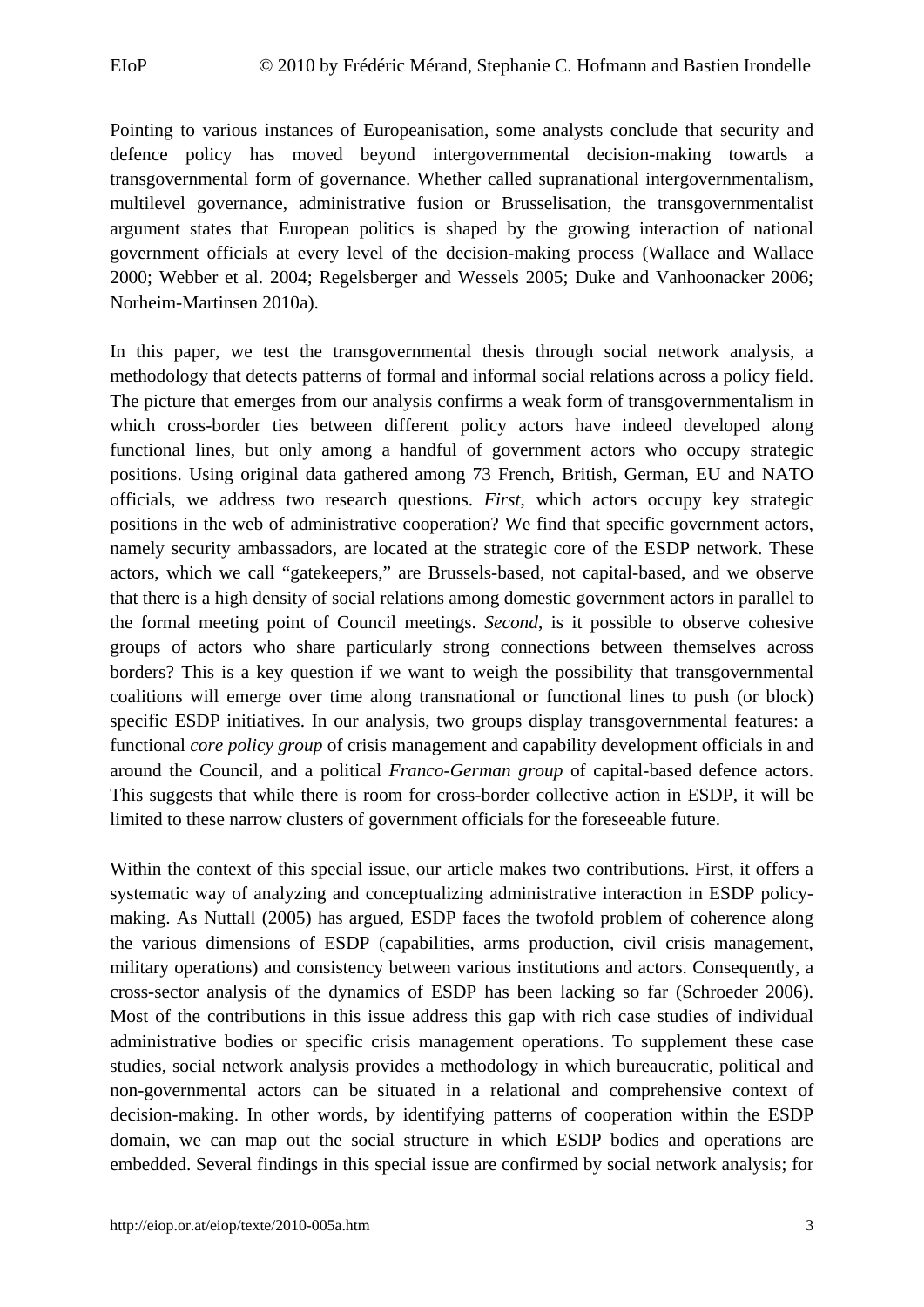<span id="page-4-0"></span>example, the relative weakness of the European Parliament (Stie 2010; Peter, Wagner and Deitelhoff 2010), the marginalization of civilian actors such as the Commission and NGOs (Norheim-Martinsen 2010b), and the "coordinator" role of the Council Secretariat (Juncos and Pomorska 2010).

We also seek to contribute to the literature on the changing nature of governance in international security – whether between or within international security institutions. In this special issue, Petrov (2010) and Justaert and Keukeleire (2010) use the governance metaphor to describe the complex ESDP decision-making machinery, in which state and non-state, EU and national actors coexist alongside one another. A key challenge in this perspective is to identify potential policy entrepreneurs that fit the governance image of "beyond intergovernmentalism" (Norheim-Martinsen 2010a). In the literature on ESDP, authors have paid attention to the growing role of informal directorates such as the EU-3 (France, United Kingdom and Germany) or the "Quint" (Gegout 2002; Giegerich 2006). By revealing the existence of a core policy cluster and a Franco-German cluster, social network analysis identifies two other likely policy entrepreneurs in ESDP governance.

It is worth emphasizing that our approach is a structural one. We are interested in the ESDP network as a social structure and not as a collective actor or as a mode of policy-making. The contribution of a structural approach is that it allows us to detect informal social relations in addition to formal ones in the ESDP field. It is thus well suited to verify the growth of a social layer beneath formal state interactions, which is the key claim made by transgovernmentalists. In EU studies, structural social network perspectives have been applied to analyze influence in the common agricultural policy (Ray and Henning 1999) and the transfer of social policy to Eastern Europe (Sissenich 2008). In security policy, by contrast, the use of networks has been more metaphorical. Krahmann (2005) and Eilstrup-Sangiovanni (2009), for example, use qualitative methods to describe and compare emerging forms of security cooperation as well as their effects on global governance.

#### **2. What is a transgovernmental network?**

Jolyon Howorth (2000) coined the term "supranational intergovernmentalism" to capture the phenomenon whereby several institutions and groups take root in Brussels and tend to formulate and even drive ESDP policies. This is close to the idea of Brusselisation used by David Allen (1998) and Simon Nuttall (2000) to describe the institutionalization of the Common Foreign and Security Policy in the 1990s. European security observers indeed generally agree with Kirchner and Sperling (2007: 9) that:

"National authorities in the EU can no longer unilaterally fulfil their primary responsibilities of maintaining territorial integrity and ensuring economic growth. Not only do security threats now trespass into areas once considered to be strictly domestic, but the transformation of the European state has made it increasingly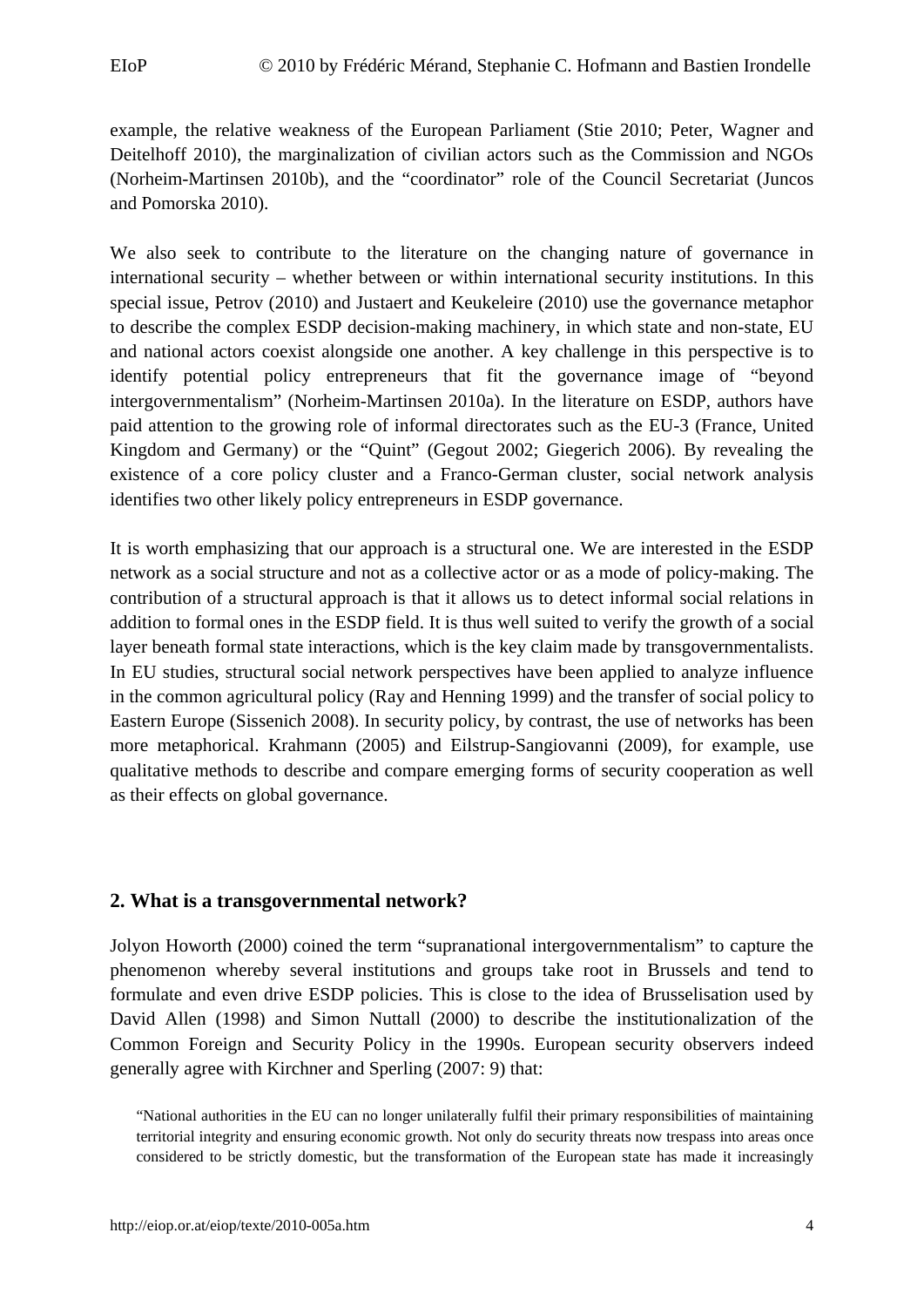<span id="page-5-0"></span>difficult to achieve its security goals owing to the vulnerabilities of the post-Westphalian state to external shocks. The mitigation of those vulnerabilities evades a national solution …"

These various concepts speak to a form of international cooperation defined by Robert Keohane and Joseph Nye (1974) as transgovernmentalism. According to Keohane and Nye (1974: 43), transgovernmental cooperation implies "direct interactions among sub-units of different governments that are not controlled or closely guided by the policies of cabinets or chief executives of those governments." These networks of government officials interact beneath formal state hierarchies along functional lines (through transversal bureaucratic cooperation) to produce policy outcomes (Slaughter 2004). By contrast, intergovernmentalism describes traditional inter-state relations that take place exclusively via chiefs of government and the formal diplomatic machinery, while transnationalism refers to dense interaction across different levels of society – thus including non-state actors and supranational organizations such as the EU in a more complex form of governance.

Each form of international cooperation defined by Keohane and Nye corresponds to a different network structure. These network structures differ along two dimensions: the locus of gatekeeping and the strength of national borders (Sissenich 2008). Gatekeeping refers to who controls access to important sections of the network. Border effects refer to the boundaries that delineate cohesive groups within the network. As depicted in Graph 1, a stylized intergovernmental network structure is one in which chief executives (or their representatives) constitute the sole gatekeepers. Supranational institutions are marginal and there are no meaningful cross-border connections beneath the level of formal state representatives. Thus, there are strong gatekeeping and strong border effects. Graph 2, by contrast, depicts a hypothetical transnational network, in which state and non-state actors, as well as EU institutions, are related in numerous ways above and beneath formal diplomatic links. Gatekeeping and border effects are, therefore, non-existent. In between these two extremes, Graph 3 describes a transgovernmental network, in which a dense web of relations above and beneath formal hierarchies coalesce around the EU level, but national state actors remain at the core of the network. Here, border effects are weak but gatekeeping by government actors remains strong. In this paper, we operationalize transgovernmentalism as a strong fit between the empirical ESDP network and this stylized transgovernmental network structure.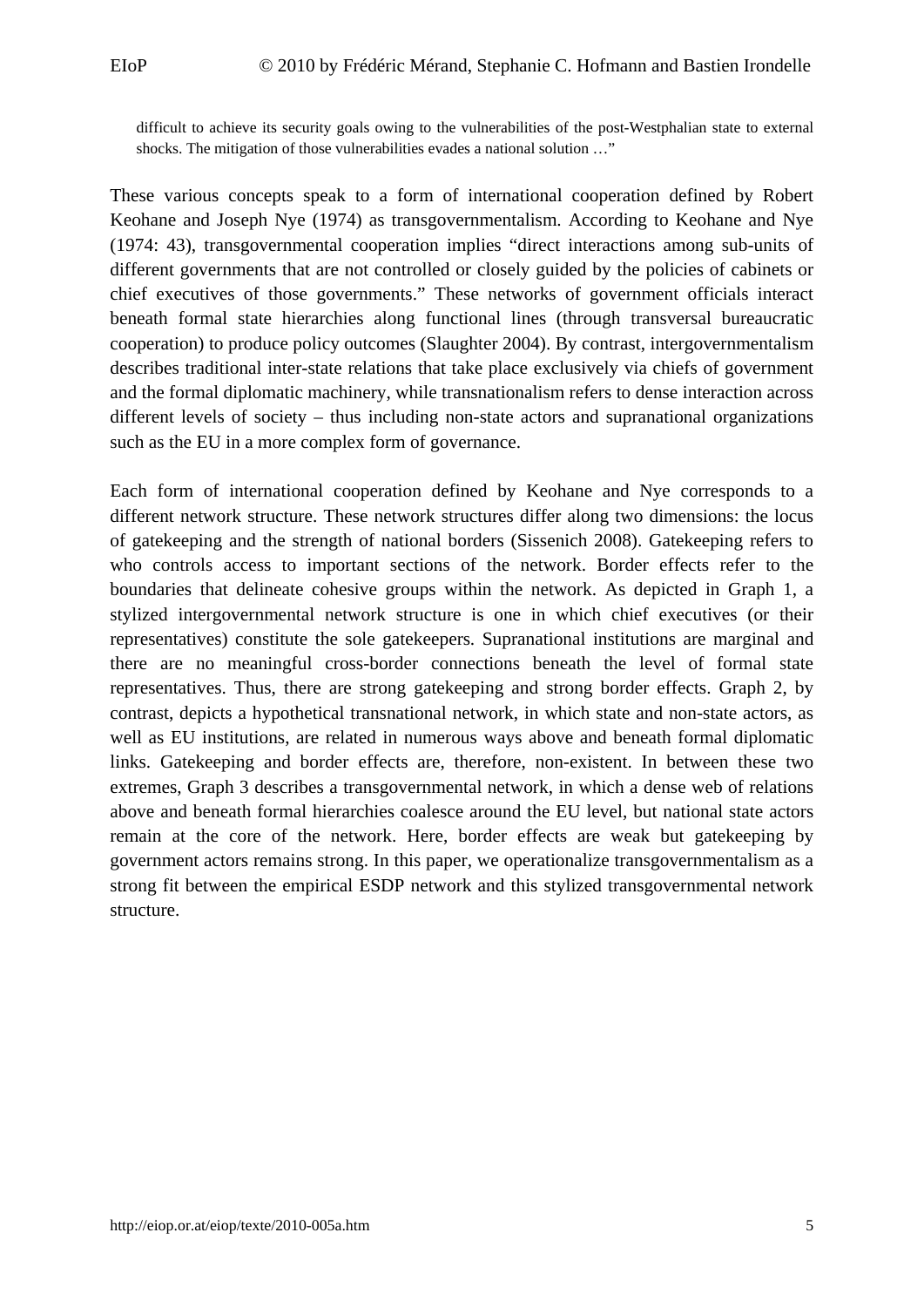<span id="page-6-0"></span>

**Graph 1. Intergovernmentalism** 



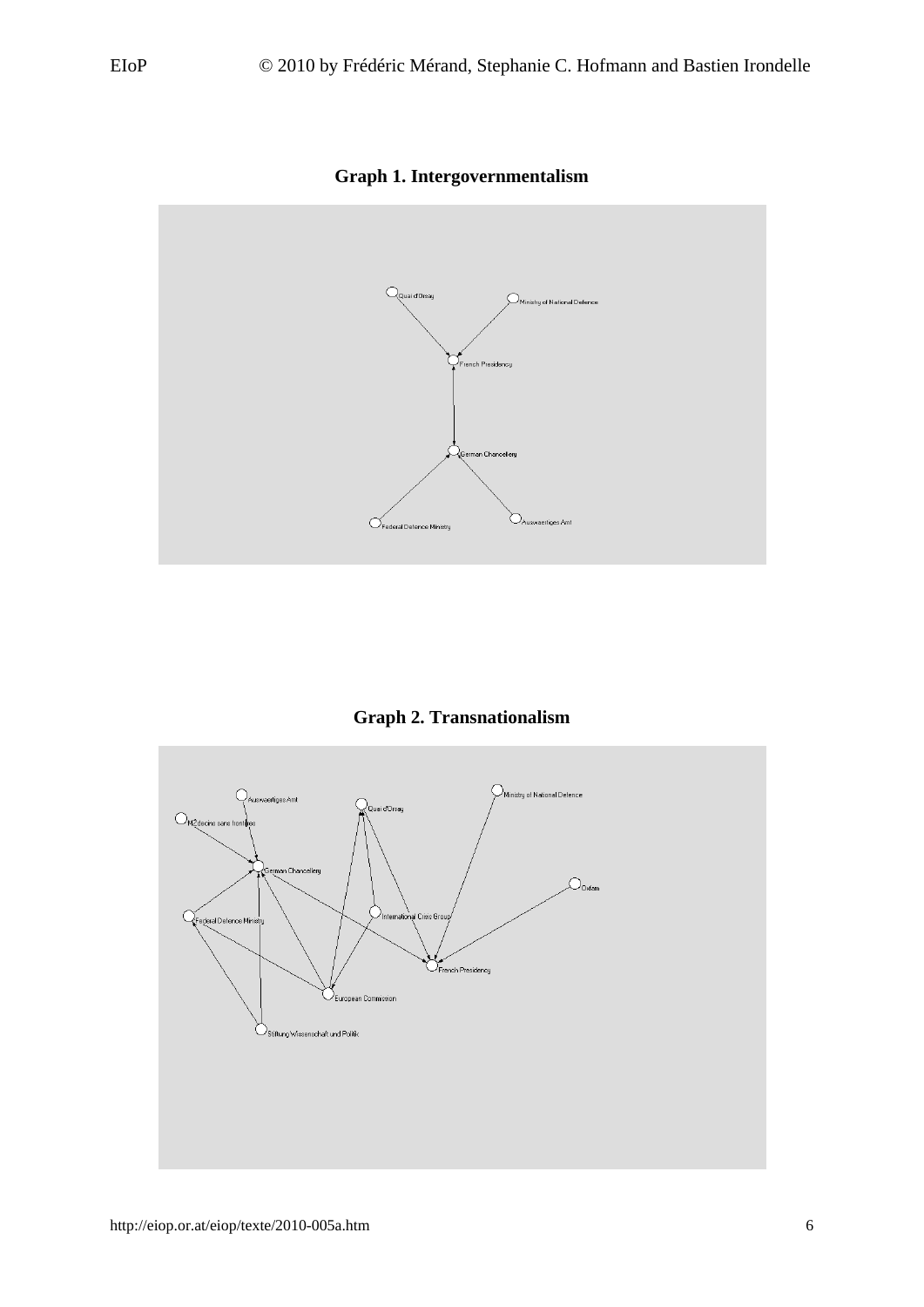<span id="page-7-1"></span><span id="page-7-0"></span>

**Graph 3. Transgovernmentalism**

#### **3. Method and data**

Our research strategy is to measure gatekeeping and border effects in the empirical ESDP network. Strong gatekeeping by government actors associated with weak border effects would be evidence of a transgovernmental structure in the ESDP network. Conversely, strong border and gatekeeping effects would be evidence of an intergovernmental structure while weak border and gatekeeping effects would substantiate transnationalist arguments. To graph the ESDP network, we use the Pajek software package for social network analysis. The data used to graph this network was collected through a standardized questionnaire circulated to "key" ESDP actors in France, Germany, the UK, and in Brussels. We conceive of an actor not as a person but as an organizational unit with unity of function. This includes the many divisions in a government department that deal with European security (for example the EU, CFSP and NATO desks as well as the political directorate and political staff in a foreign ministry) but also interest groups, political actors and think tanks that focus on ESDP. There are sound reasons to begin with these three countries (in addition to the two European security organizations). First, these countries provide a good starting point for analysis because they are the most consequential military powers in the system of European security governance (Webber et al. 2004). Second, each has a distinct strategic outlook with which other EU member states tend to align (Mérand 2008; Jones 2007; Howorth 2007).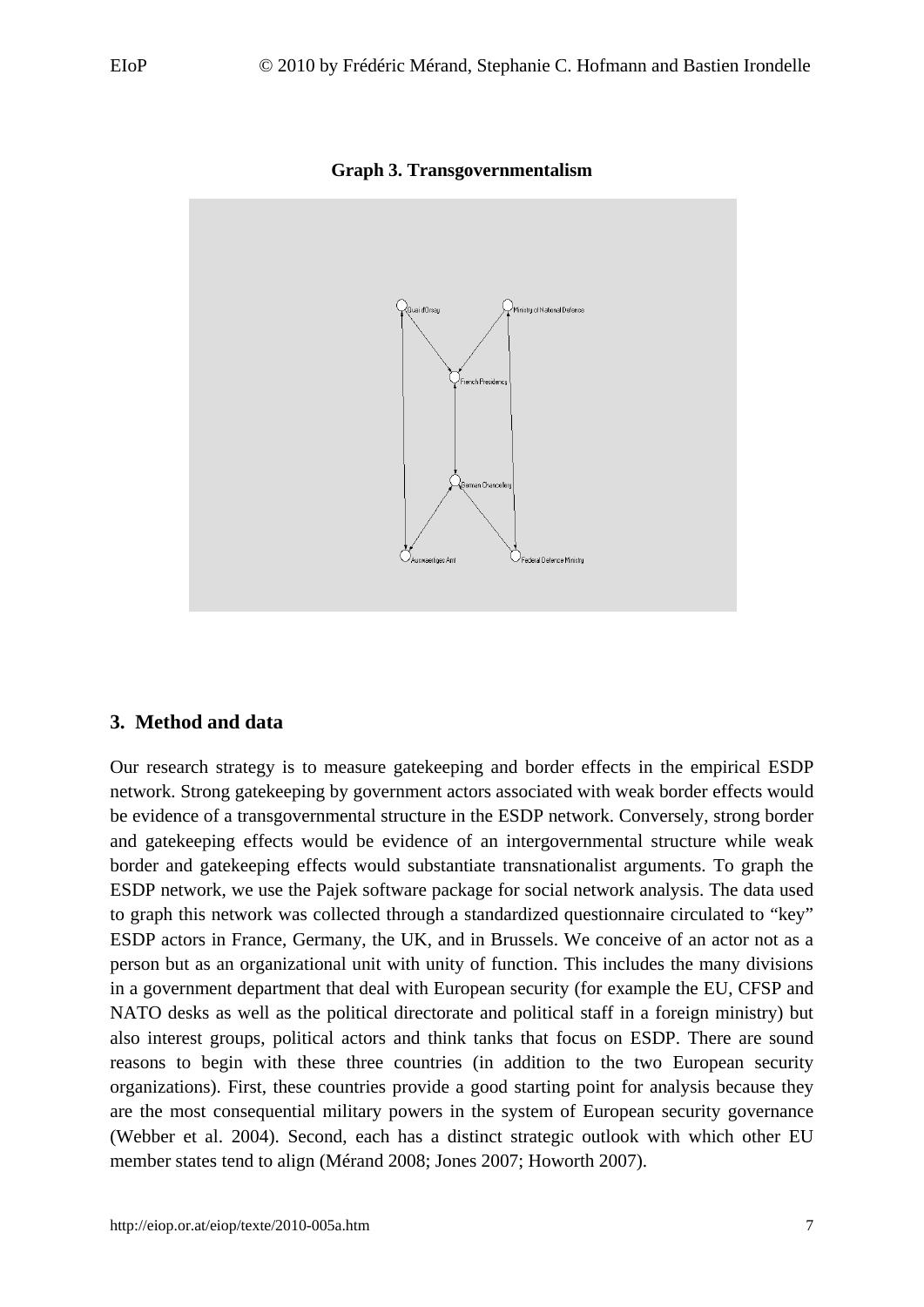Delineating the scale of a network is a challenge because it depends on analytical criteria and not on random sampling. Three standard criteria were used to identify the population of key ESDP actors (cf. Kriesi and Jegen 2001): (1) we scanned the organizational chart of every government department, political party or interest group interested in security policy with a view to identifying decision-making units and observers in France, Germany, the UK, and in EU institutions (*positional criterion*); (2) we did an in-depth study of ESDP-related conferences, seminars, summits, etc. in order to extract actors who took a stand on ESDP issues on behalf of their organization (*participative criterion*); (3) we submitted the resulting list containing several hundred units to a small group of ESDP experts, who added key units they thought were missing, but also subtracted those they thought were too marginal to ESDP debates (*reputational criterion*). A sample of 100 ESDP actors was created on the basis of that last iteration.

The questionnaire was circulated between October 2007 and May 2009. To graph the network, respondents were asked whom they had cooperated with in the past two years on ESDP files. We define cooperation as the intensive exchange of important information and joint work towards the development of common positions. Consequently, the network is based on social relations of cooperation. Most questionnaires were administered in face-toface interviews but, in a limited number of cases, they were left for the interviewee to fill out. The latter option was only used to minimize missing data, as we preferred to err in the direction of increasing the response rate, which is 73% (73 actors). Only 43 of the questionnaires could be used to perform network analysis, but symmetrization produced a network of 117 actors.<sup>[2](#page-19-1)</sup> Taken together, French, British and German actors represent 89% of our population. Thirty percent are career diplomats, 24% military officers, 16% EU or national members of parliament, 18% academics, interest group or NGO people, and 12% civilian officials (e.g. civilian official working in a defence ministry or EU *fonctionnaire*). Some diplomats and military officers are seconded to EU institutions, usually the Council Secretariat, or to the executive branch. Thirty-one percent of our sample work in Brussels and the remainder in national capitals. All the interviewees held positions of responsibility in organizational units. While names cannot be divulged for reasons of confidentiality, we are confident that this sample provides an accurate picture of the ESDP domain so far as France, Germany, and the UK are concerned.

Two methodological limitations should be stressed. First, because data collection was limited to three EU member states (in addition to Brussels-based institutions), it is likely that we were not able to capture patterns that are more prevalent in countries with different security traditions, notably non-aligned countries. The weakness of civilian and non-state actors in our analysis may be a result of the fact that we selected the EU's three military powers, while countries like Sweden and Finland have been more involved in civilian files. Another potential bias is related to the timeframe of the study. Fieldwork was conducted during four successive EU presidencies: Portugal, Slovenia, France, and the Czech Republic. Also, the main activity during this period was EUFOR Chad, an operation with a strong military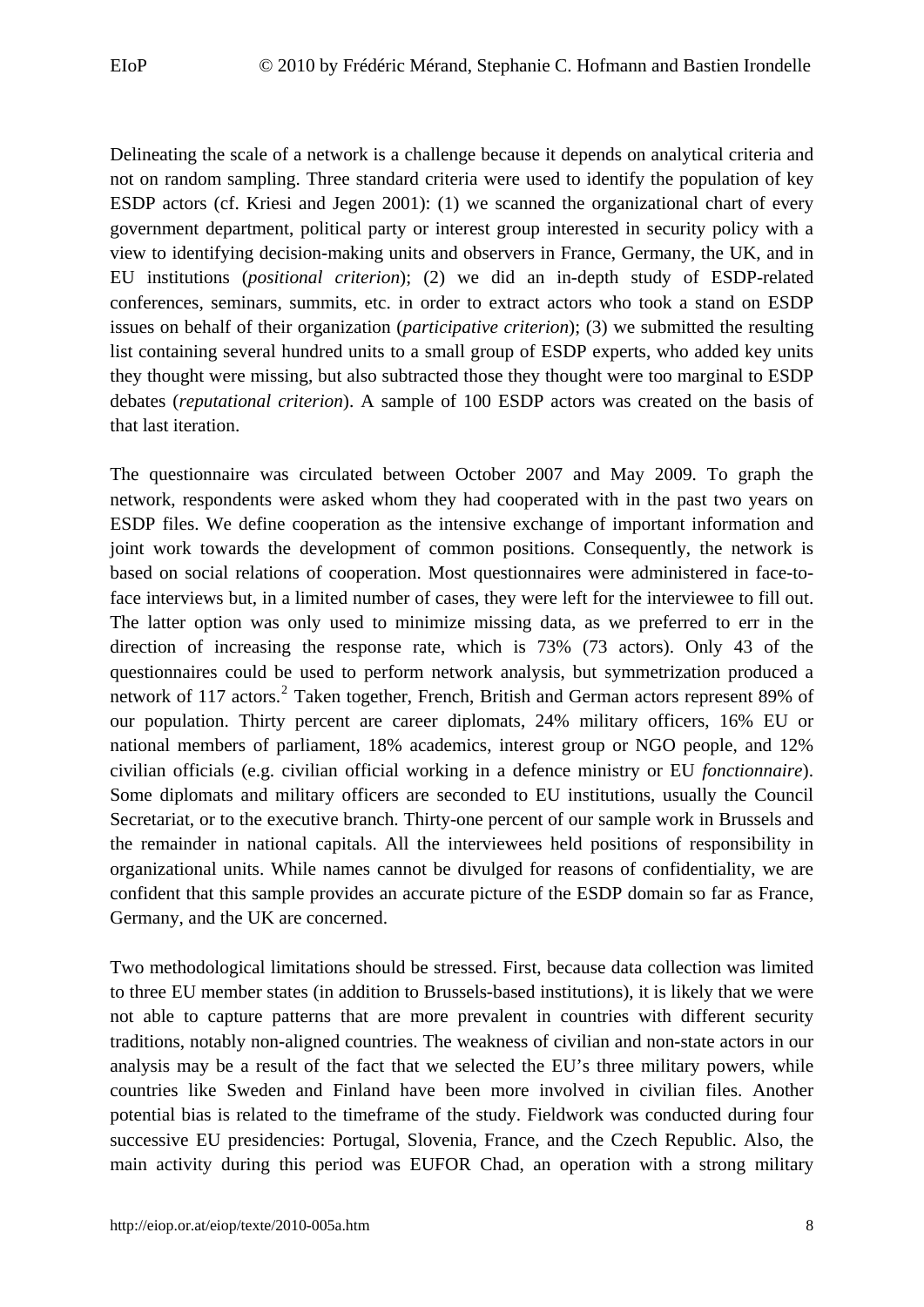<span id="page-9-0"></span>component led by the French. As a result, the role of French and military actors in our analysis may have been altered somewhat since they may have been more solicited than is usually the case. Note, however, that we did not conduct a disproportionate number of interviews under any of these four presidencies.

#### **4. The Main ESDP Brokers: Beyond National Gatekeeping?**

In this section, we identify the main brokers in the ESDP field. Based on network theory, we assume that certain actors occupy strategic positions in the network that depend on their ability to control the flow of cooperation (Scott 2000). Brokerage is a measure of the importance of one's ties in bridging different components of the network, that is, in keeping the social structure together. Brokerage suggests that some actors become key points of contact because they control access to specific subgroups. The disappearance of these brokers would break the network into its constituent parts.<sup>[3](#page-19-1)</sup> Pajek produces a structural index of brokerage, called *gatekeeping,* which captures the ability to control the flow of cooperation towards one's subgroup (de Nooy et al. 2005: 151).<sup>[4](#page-19-1)</sup>

Measuring gatekeeping requires that we assign each organizational unit to a predetermined partition. We defined six groups in the network: France, UK, Germany, EU, NATO, and interest groups/think tanks. In our view, these three governmental, two intergovernmental and one non-state group correspond to the main formal categories of actors in CSDP. Whereas an intergovernmental network structure should be composed of only one gatekeeper per group (with a high gatekeeping score) – for example the executive branch of a country – a transgovernmental or a transnational structure should be composed of several gatekeepers, reflecting the relative fluidity of cooperation patterns. For the transgovernmentalist thesis to hold, it is particularly important that government actors should be gatekeepers to their country but that no single government actor controls all access; there must be several governmental gates to the domestic level, so to speak.

Table 1 displays a list of the top 16 gatekeepers in the ESDP network based on two different matrices. For each actor, we give two scores: Column A is the score based on the original matrix in which collaborative ties are directed (e.g. *y* reported collaboration with *z* but *z* did not). Column B is the score based on the "symmetrized" matrix. To symmetrize, we produce an undirected network in which any identified cooperation, regardless of whether it was reported by only one or the two actors involved, is considered to be a tie. In other words, in the symmetrized matrix we assume that self-reported cooperative ties are necessarily reciprocal, while in the original matrix, we did not. Accepting potentially unilateral ties explains why gatekeeping scores are higher in a symmetrized network.<sup>[5](#page-19-1)</sup> The substantial overlap of Column A and Column B (for the top 16 positions), however, is evidence of the reliability of the symmetrical matrix vis-à-vis the non-symmetrical matrix.<sup>[6](#page-19-1)</sup>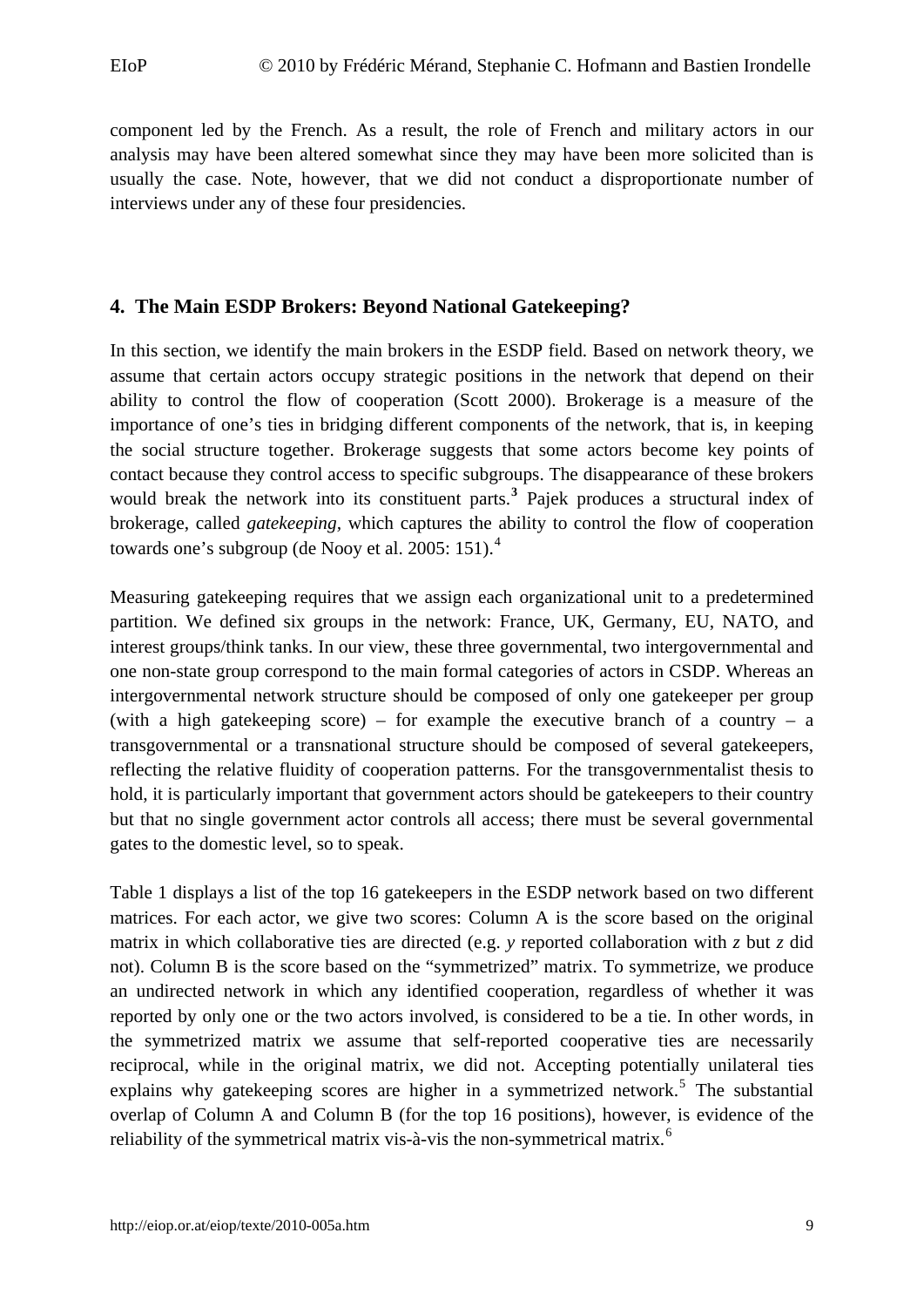Taken as a whole, the results presented in Table 1 are instructive. The number of gatekeepers in the ESDP network is small and, regardless of which matrix we use, the three PSC ambassadors come up in the six top gatekeeping positions. This means that: (1) formal diplomatic representatives are the main point of contact between their domestic colleagues and other ESDP actors; (2) they generally occupy key strategic positions in the ESDP network. But, in contrast to the pre-ESDP era when capital-based political directors controlled the agenda (Smith 2004), these actors are permanently based in Brussels where they interact on a weekly basis. They also have to share their gatekeeping role with a limited number of government actors who also act as brokers. Other national gatekeepers include: in Germany, the capital-based political directorate, the foreign ministry's policy staff and the defence staff's EU division; in France, the defence ministry's strategic affairs delegation, the defence staff's EU affairs division and the foreign minister's political director; and, in the UK (but to a much lesser extent), the defence staff. Seasoned observers of the ESDP scene will have instinctively recognized these actors as very plausible brokers in the ESDP domain, but social network analysis produces results that are grounded in systematic patterns of cooperation.

Overall, this suggests that gatekeeping by Brussels-based state actors is strong across the ESDP domain. Gatekeeping among EU institutions is more diffuse. Indeed, several politicalmilitary bodies seem to play a minor brokering role: the EU Military Committee, the EU Military Staff, the European Defence Agency, and the Council Secretariat's DG for politicalmilitary affairs, to which one should add the European Parliament's security and defence subcommittee. This can be attributed to the fact that, by virtue of their coordination mandate, each of these organizational units has to cultivate relations with a fairly wide range of actors from different EU member states. Among interest groups, the Aerospace and Defence Industry Association of Europe (ASD) stands out: this is not surprising given that it represents 30 industry associations in Brussels. More interesting is the gatekeeping role played by the Centre for European Reform, which despite the fact that it is based in London, has been arguably the most active think tank with regards to ESDP since 2000, with several remarked publications and events.

The analysis of gatekeeping yields a picture that is both nuanced and faithful to ESDP's terms of reference, one in which formal state representatives occupy strategic positions. Despite this privileged status, however, PSC ambassadors do not fully control the dense flow of cooperation that criss-crosses the network and easily transcends borders. Other government actors, especially officials in defence and foreign ministries, also control access to domestic subnetworks. Interestingly, political leaders, such as 10 Downing Street, the foreign minister's cabinet or the High Representative's staff, are more remote from the main channels of cooperation. As Duke and Vanhoonacker (2006) argue, administrative actors are more heavily involved in everyday policy-making than political actors.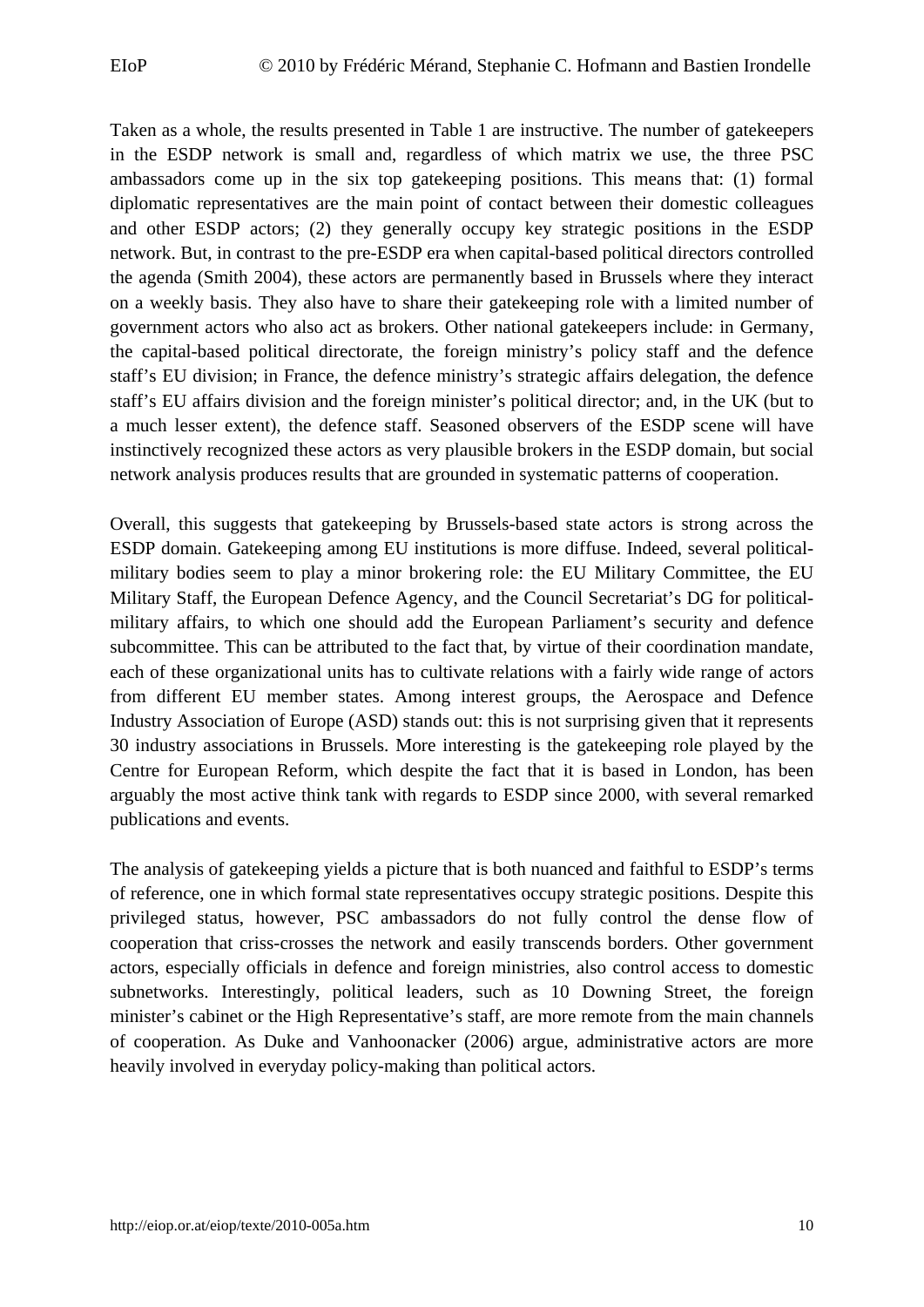#### **Table 1. Gatekeeping Scores in the ESDP Network**

(partitions: Germany, France, UK, EU, NATO, interest groups/think tanks)

<span id="page-11-0"></span>

|                                                                     | Non-symmetrical<br>collaboration<br>network | <b>Symmetrical</b><br>collaboration<br>network |
|---------------------------------------------------------------------|---------------------------------------------|------------------------------------------------|
| UKPR (PSC ambassador)                                               | 36                                          | 184                                            |
| German PR (PSC ambassador)                                          | 35                                          | 117                                            |
| <b>European Parliament SEDE</b>                                     | 30                                          | 86                                             |
| German defence staff EU affairs                                     | $\overline{28}$                             | 134                                            |
| French PR (PSC ambassador)                                          | $\overline{24}$                             | 334                                            |
| <b>ASD</b>                                                          | 21                                          | 41                                             |
| <b>EU Military Committee</b>                                        | 20                                          | 38                                             |
| German Foreign Ministry's policy<br>staff                           | 19                                          | 47                                             |
| French<br>Defence<br>Ministry's<br>Delegation for Strategic Affairs | 19                                          | 127                                            |
| <b>EU Military Staff</b>                                            | 19                                          | 36                                             |
| Centre for European Reform                                          | $\overline{16}$                             | 85                                             |
| European Defence Agency                                             | 15                                          | 70                                             |
| Foreign<br>Ministry's<br>German<br><b>Political Directorate</b>     | 12                                          | 767                                            |
| French Foreign Ministry's Political<br>Directorate                  | $\overline{3}$                              | $\overline{96}$                                |
| <b>UK Defence Staff</b>                                             | $\mathbf{1}$                                | 59                                             |
| Council DG-E                                                        | $\boldsymbol{0}$                            | 65                                             |
| French Defence Staff's EU Affairs                                   | $\boldsymbol{0}$                            | 72                                             |

We also find that different administrations are structured differently, gatekeeping being more diffuse among EU bodies than in the capitals. Gatekeeping is in fact strongest among interest groups and think tanks, which suggests that very few interest groups and think tanks have privileged access to the rest of the ESDP network. In general, PSC ambassadors and the ASD derive a prominent gatekeeping role from their mandate as government or industry *representatives* while EU institutions, which are supposed to act as *coordinators*, exhibit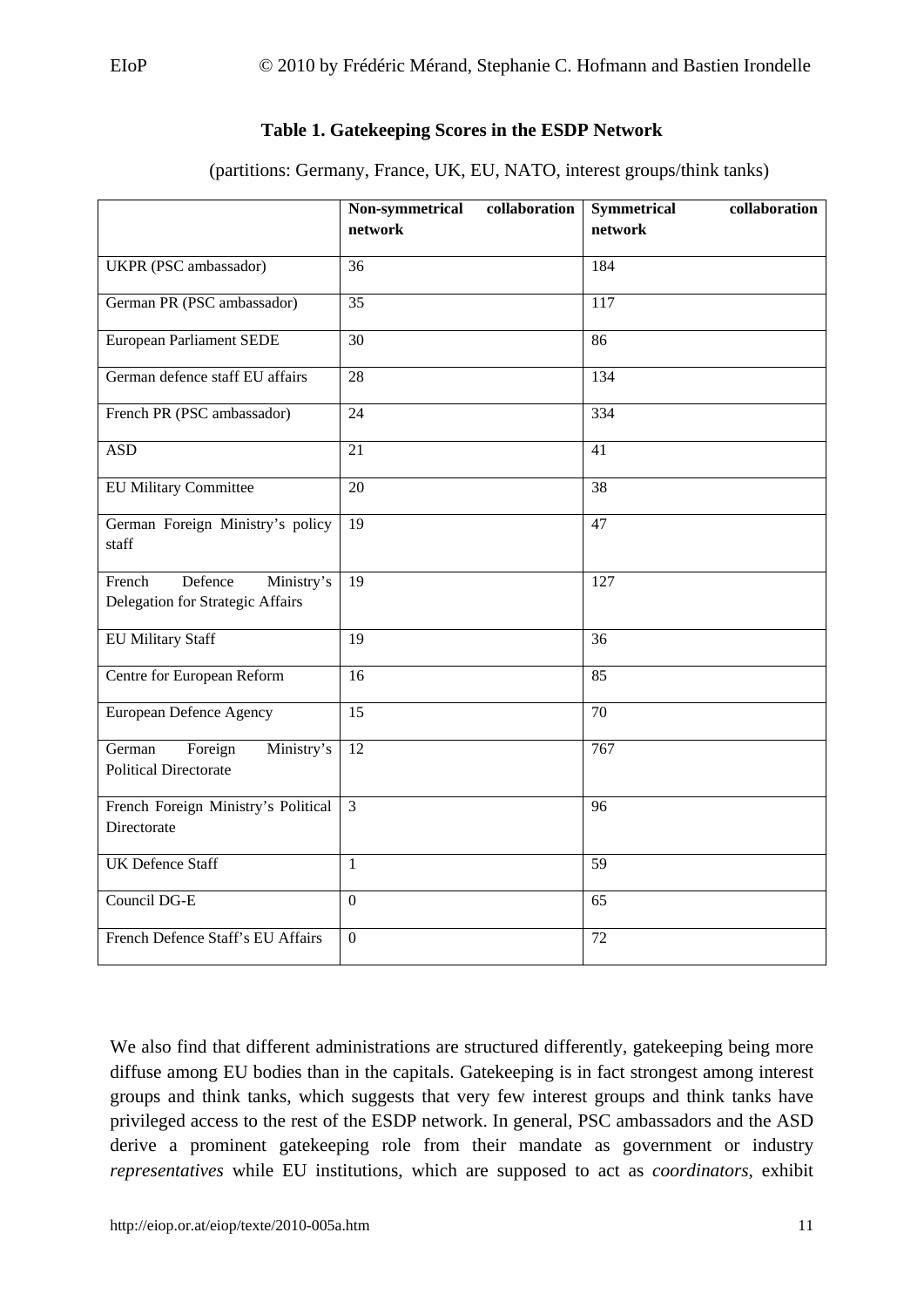<span id="page-12-0"></span>weaker gatekeeping strength. As Juncos and Pomorska (2010) show in their article, the latter role is well understood by Council officials, who use words like "secretariat" or "facilitator" to describe their tasks.

#### **5. Crossing Borders: A Basis for Transgovernmental Coalitions?**

After gatekeeping, we now turn to a closer analysis of border effects, which is the second dimension of an international cooperation structure. One way of measuring border effects is to map out the constellation of actors. We want to see which actors have similar patterns of collaborative ties. This is called "structural equivalence" in social network analysis. Actors who belong to structurally equivalent positions and, in addition, who are related to each other, can be assumed to form cohesive subgroups. These actors are more likely to form coalitions that will push for specific policy initiatives. At the political level, an example would be the 2003 proposal to set up a European Headquarters made by France, Germany, Belgium and Luxembourg (dubbed the "Chocolates"). At the bureaucratic level, it could include attempts on the part of defence procurement officials to push for new armaments programs in the context of the European Defence Agency. While intergovernmentalism assumes that such clusters will be structured along national lines, transgovernmentalism predicts that they will be structured along functional lines and thus across borders. Transnationalism would add that a significant number of non-state actors should be involved in these clusters.

Thus, we define a potential coalition as a cohesive subgroup in which all actors meet two conditions: (1) they have identical ties to other actors (structural equivalence), and (2) they are related to each other (relation). In network theory, structural equivalence can be analyzed through a procedure called blockmodeling. Like the analysis of gatekeeping, blockmodeling requires that we impose a number of clusters on the network. We tested several options and, at the end, assigned seven clusters to the blockmodel.<sup>[7](#page-19-1)</sup> This corresponds to our theoretical expectation that the ESDP field is structured around seven formal groups: France, the UK, Germany, EU, NATO, interest groups, and think tanks (here we distinguish the two kinds of non-state actors).

To detect structural equivalence, blockmodeling produces an *image matrix*, which distinguishes blocks in which actors have identical ties (called complete blocks [com]) from blocks in which there are no such patterns (- or null). In a large network such as ours, it is very rare that perfect blocks of structural equivalence can be formed (that is, clusters in which groups of actors have perfectly identical social relations). That is why blockmodeling rearranges the matrix of collaborative ties until blocks of structural equivalence are found wherein error is *minimized*. The final *error matrix* shows the error score for each block, that is, the number of ties that do not fit a perfect structural equivalence pattern at the end of the iterative blockmodeling procedure.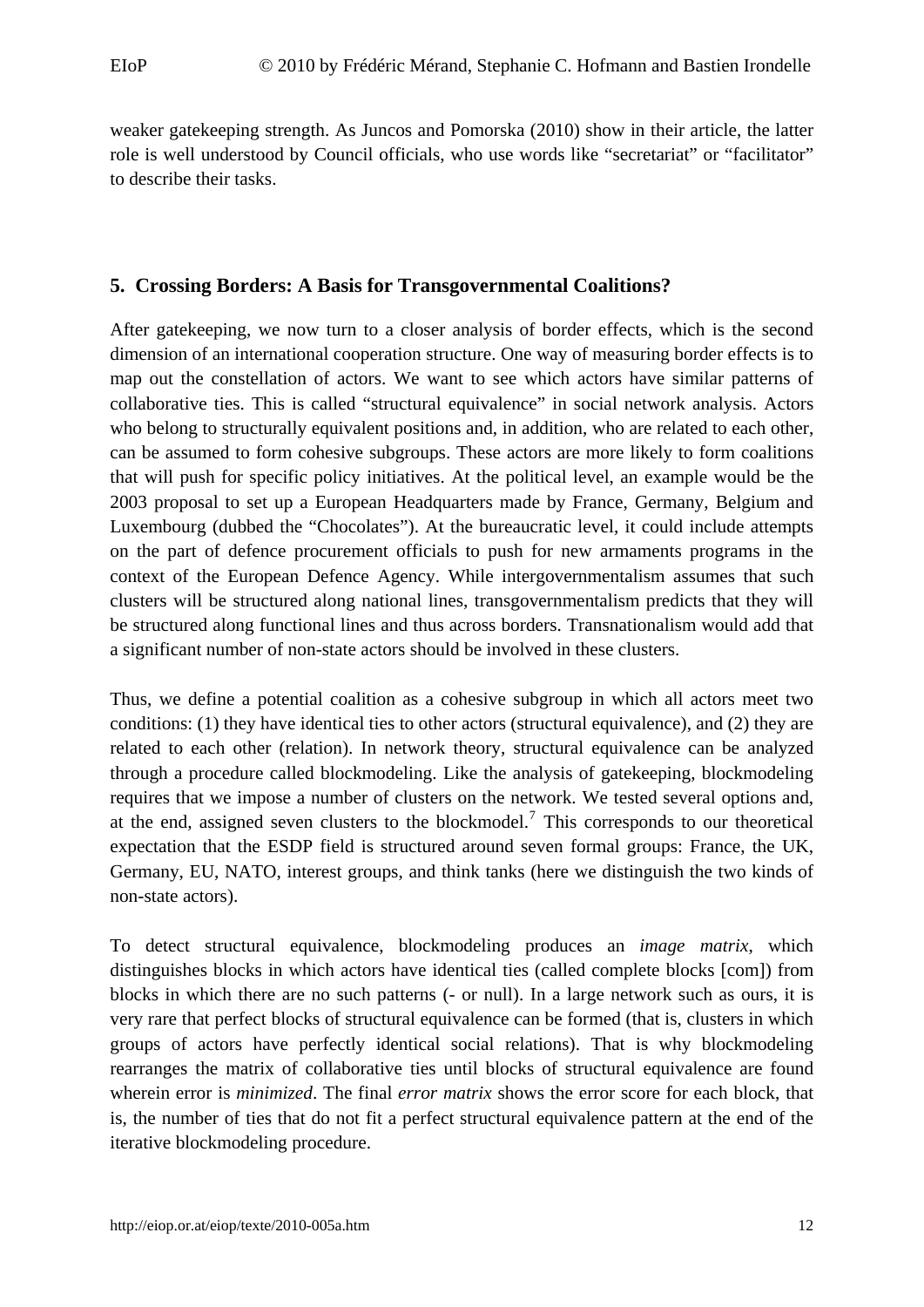<span id="page-13-0"></span>Table 2 shows the ESDP network's image and final error matrices. Since we add the condition that actors need to be related to each other, only the complete groups that show up along the main diagonal of the image matrix will be retained (Wasserman and Faust 1994: 419). The image matrix then shows three cohesive subgroups, illustrated by the presence of a complete [com] block on the diagonal. These cohesive sub-groups are central in the ESDP network: 14 of their members are also among the top 16 gatekeepers. The members of these groups are listed on Table 3. Block A (cross section of 3-3 on the image matrix) includes French defence officials and EU Council Secretariat staff. Block B (cross section of 4-4 on the image matrix) includes EU political-military bodies, also located in the Council Secretariat, the French foreign ministry's political director, and the British defence staff and Permanent Representation. These two blocks, we would argue, form the core group of the ESDP bureaucratic machinery, both in Brussels and in the capitals. Block C (cross section of 6-6 on the image matrix) depicts a group of capital-based, mostly defence ministry-related Franco-German actors. The other complete blocks (for example 3-2 or 5-2) contain actors who are structurally equivalent but not necessarily related to each other and so are not considered to be cohesive.

#### **Table 2. Image and Error Matrix - 7 assigned clusters**

Final Image Matrix:

|   | 2 | $\mathbf{B}$         |             | $\overline{ }$ |  |
|---|---|----------------------|-------------|----------------|--|
|   |   |                      |             |                |  |
| 2 |   |                      | $com -$     | COM            |  |
| 3 |   | com com com com com  |             |                |  |
| ⊿ |   |                      | com com com |                |  |
| 5 |   | $comcomcom - comcom$ |             |                |  |
|   |   |                      | $com -$     | com com        |  |
|   |   |                      |             | COM            |  |
|   |   |                      |             |                |  |

Final Error Matrix:

|   |     | 2              | 3  | 4        | 5              |    |                |
|---|-----|----------------|----|----------|----------------|----|----------------|
|   | 100 | 16             | 36 | 33       | 0              | 7  | 51             |
| 2 | 16  | $\overline{2}$ | 8  | 7        | $\overline{1}$ | 4  | 10             |
| २ | 36  | 8              | 0  | 6        | 0              | 11 | 39             |
| 4 | 33  |                | 6  | 8        | 0              | 16 | 36             |
| 5 | 0   |                | 0  | $\Omega$ | $\Omega$       |    | $\overline{0}$ |
| 6 |     | $\overline{4}$ | 11 | 16       | $\overline{1}$ | 8  | 36             |
|   | 51  | 10             | 39 | 36       | $\Omega$       | 36 | 50             |
|   |     |                |    |          |                |    |                |

Final error =  $804.000$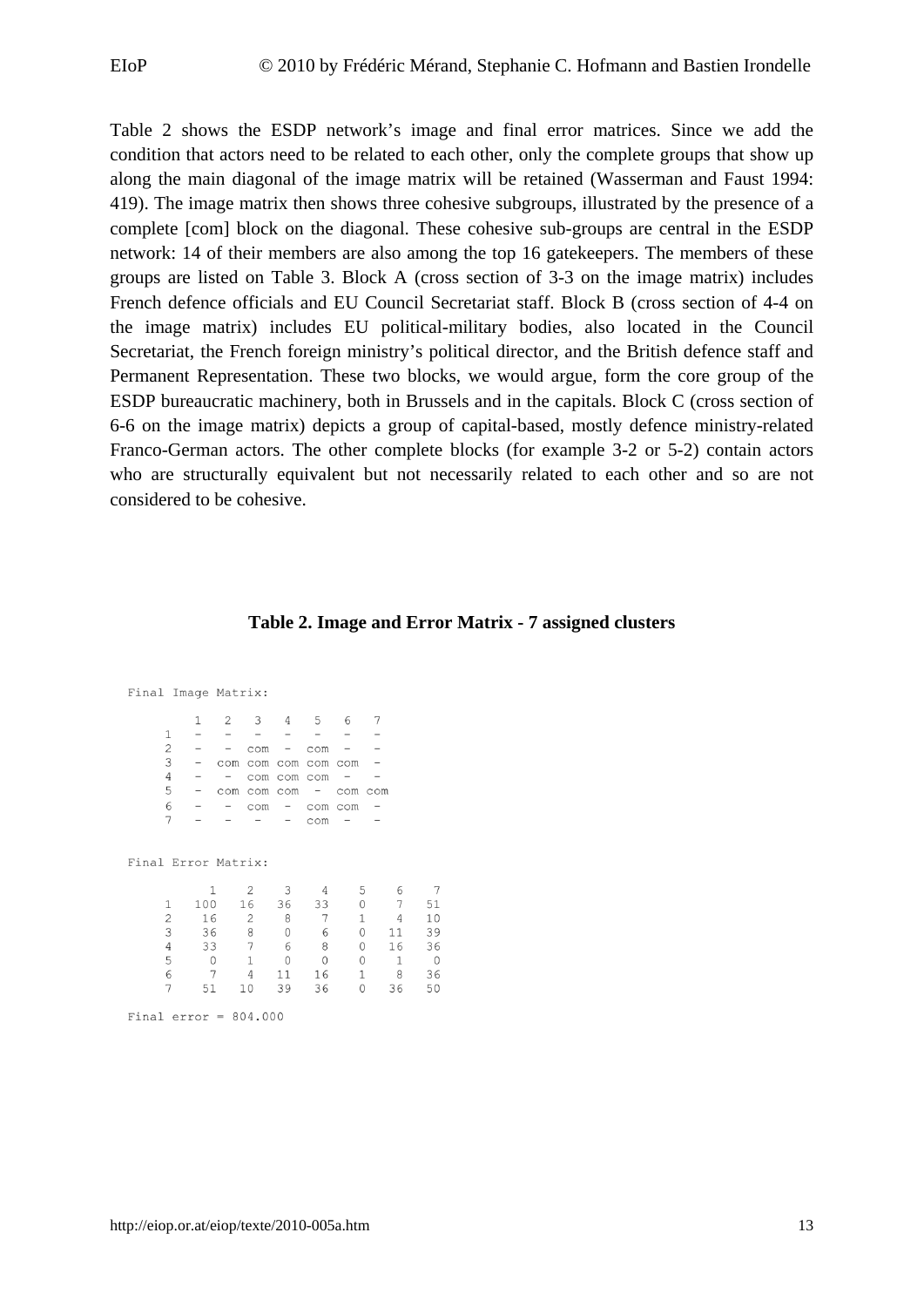<span id="page-14-0"></span>

| Block A $(3-3)$                                                                                                                                      | Block B $(4-4)$                                                                                                                                          | Block $C(6-6)$                                                                                                                                            |
|------------------------------------------------------------------------------------------------------------------------------------------------------|----------------------------------------------------------------------------------------------------------------------------------------------------------|-----------------------------------------------------------------------------------------------------------------------------------------------------------|
| French Defence Ministry EU<br><b>Affairs</b><br>French Defence Ministry's<br>Delegation for Strategic<br><b>Affairs</b><br><b>FPR PSC Ambassador</b> | <b>French Foreign Ministry</b><br><b>Political Director</b><br>French Defence Staff<br><b>UKPR PSC Ambassador</b><br><b>UKPR Military Representative</b> | French Defence Staff EU Affairs<br>French defence minister's cabinet<br><b>German Defence Ministry Policy</b><br>Staff<br>German Defence Staff EU Affairs |
| DGE Council Secretariat<br><b>EUMS</b>                                                                                                               | <b>PSC</b><br>EU High Representative<br>European Defence Agency<br><b>EUMC</b>                                                                           | <b>German Defence Ministry Policy</b><br>Staff<br><b>German Chancellery</b>                                                                               |

#### **Table 3. Cohesive Sub-Groups**

CORE ESDP ACTORS FRANCO-GERMAN GROUP

Our results are quite robust. Roughly the same constellation of actors is found when running a blockmodeling procedure with four, five, six or eight assigned clusters. Although the structural equivalence position of some actors changes, we find each time one or two transgovernmental groups of *core ESDP actors* that include Council Secretariat bodies, the Brussels-based permanent representations, and sometimes key ESDP decision-makers from the capitals, along with a small *Franco-German group* centred around the German Chancellery, the German defence ministry and the French defence ministry. Four procedures out of five also generated a small group of *German-only decision-makers*. None of the parliamentary, interest group, think tank or functional (non-ESDP) government divisions belong to a cohesive subgroup in any of the blockmodels (that is, they may be in a structurally equivalent position but not related to each other).

This suggests that there exist two potential transgovernmental coalitions in the ESDP domain. First, the core policy group of crisis management and capability development officials, which brings together the Council Secretariat, the permanent representations, and a number of capital-based security officials. Second, we consistently find a smaller but very robust Franco-German group of (mostly) defence officials who are based in their capitals. This is evidence of an intensive border crossing that is, however, limited to a very small number of government officials. Although other ESDP actors are not completely trapped by their national borders, there are few structurally equivalent positions across borders that would suggest any basis for cohesion and collective action. While a modicum of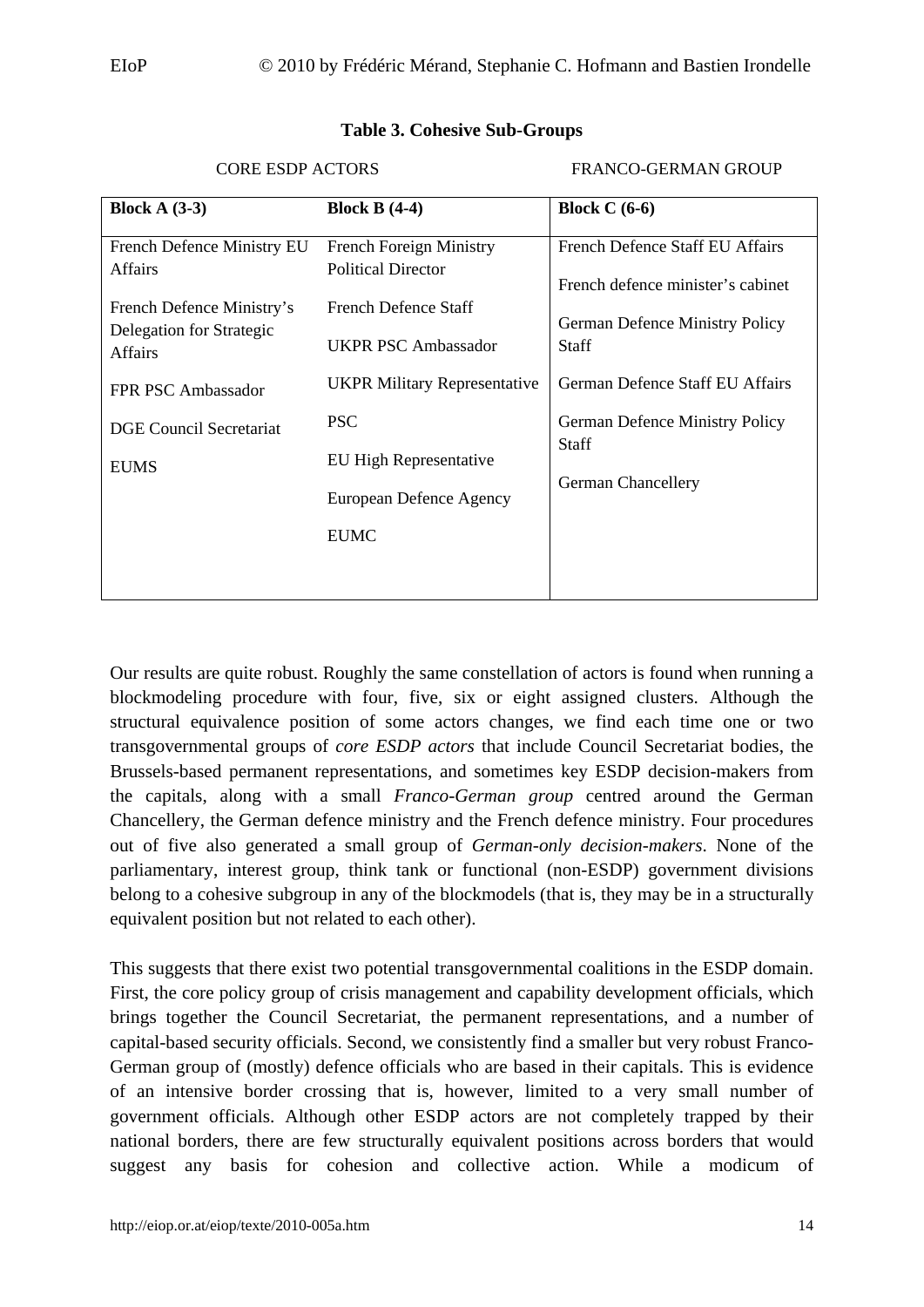<span id="page-15-0"></span>transgovernmentalism is definitely taking place, we find little trace of transnationalism or security governance beyond government actors.

#### **6. Conclusion**

This article is part of a larger research project on the ESDP domain.<sup>[8](#page-19-1)</sup> To date, scholars have no reliable and systematic information on ESDP decision-making processes. Ultimately, the objective of our project is to map out the policy domain by identifying the position of actors, their social relations, trajectory, social representations, and role in the decision-making process. The social network analysis of the ESDP domain presented here provides tentative answers to two research questions. Using cooperation as an indicator, we observe that the actors who are formally responsible for speaking on behalf of their state, namely the PSC ambassadors, occupy a strategic position in the web of cooperation. These actors act as the main gatekeepers for their respective domestic government arena. Several EU politicalmilitary bodies also play an important role, but as coordinators. Especially around EU institutions, the network is quite dense and contains a number of transversal links between bureaucratic actors from different countries, some of whom also provide access to important sections of the network – but they do not go beyond what is expected of formal bureaucratic interaction. By and large, political leaders, interest groups and think tanks are marginal in daily cooperation practices.

The transgovernmentalist thesis finds greater support when looking at the constellation of actors in structurally equivalent positions. In line with the transgovernmentalist thesis, our findings thus suggest a fairly high degree of interaction among actors from different countries, which may sometimes lead to genuine cooperation across borders, but predominantly along narrow bureaucratic lines. We discern two potential coalitions that cross national boundaries: *a core policy group* of crisis management and capability development officials in and around the Council, and a *Franco-German group* of capital-based defence actors. While the former is mainly functional in character, the latter looks more political and could be related to 50 years of close Franco-German cooperation. Thus, there are clear elements of transgovernmentalism in the ESDP domain, but the phenomenon seems limited to a narrow group of officials. The next step will be to analyze whether these two cohesive subgroups have played a key role in specific cases of decision-making, such as the decision to launch a crisis management operation or to develop a procurement program.

Has ESDP moved beyond formal inter-state relations? A close look at the ESDP network provides some nuances in the theoretical debate between, on the one hand, realists and intergovernmentalists who believe that ESDP is an instrument in the hands of big states that pursue their national interest and, on the other hand, constructivists and institutionalists who argue that the EU is playing a key role in forging compromises in the ever more complex governance of European security (Irondelle 2003). This article suggests that it may be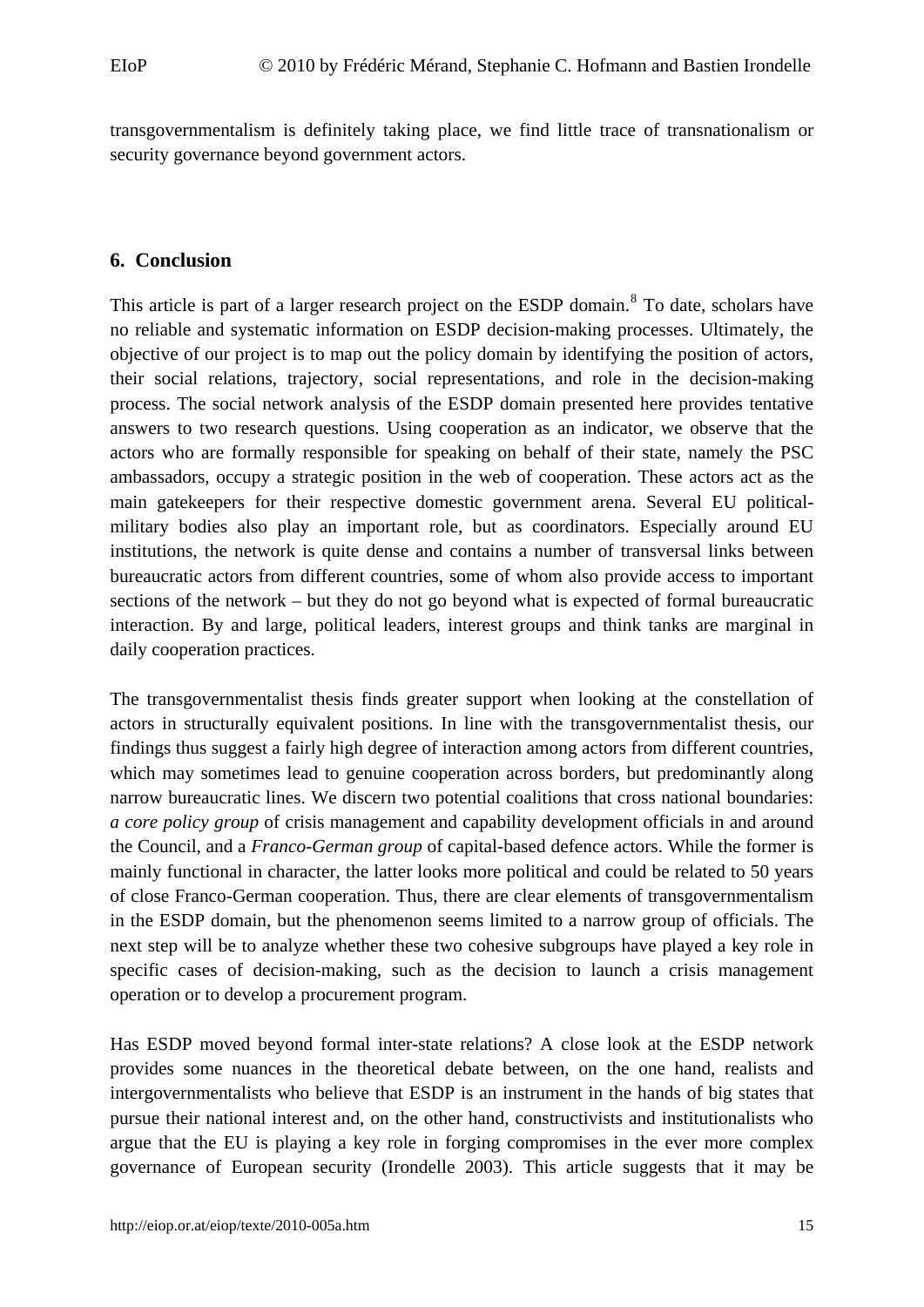<span id="page-16-0"></span>impossible to draw a clear line or adjudicate between these two well-entrenched positions. Indeed, what emerges from our structural approach to ESDP is a policy domain in which intergovernmentalism and transgovernmentalism coexist as forms of security governance.

#### **References**

Allen, David (1998). 'Who Speaks for Europe? The Search for an Effective and Coherent External Policy', in Jon Peterson and Helene Sjursen (eds). *A Common Foreign Policy for Europe? Competing Visions of the CFSP*. London, Routledge, 41-58.

De Nooy, Wouter, Andrej Mrvar and Vladimir Batagelj (2005). *Exploratory Social Network Analysis with Pajek*. Cambridge: Cambridge University Press.

Duke, Simon and Sophie Vanhoonacker (2006). 'Administrative Governance in the CFSP: Development and Practice', *European Foreign Affairs Review*, 11(2): 163-182

Eilstrup-Sangiovanni, Mette (2009). 'Varieties of Cooperation. Government Networks in International Security', in Miles Kahler (ed.). *Networked Politics. Agency, Power and Governance*. Ithaca: Cornell University Press, 194-227.

Gegout, Catherine (2002). 'The Quint: Acknowledging the Existence of a Big Four-US Directoire at the Heart of the European Union's Foreign Policy Decision-Making Process', *Journal of Common Market Studies*, 40(2): 331-44.

Giegerich, Bastian (2006). 'E-3 Leadership in Security and Defence Policy', *CFSP Forum*, 4  $(6)$ : 5-7.

Hofmann, Stephanie (2009). 'Overlapping Institutions in the Realm of International Security: The Case of NATO and ESDP', *Perspectives on Politics,* 7(1): 45-52.

Howorth, Jolyon (2000). *European Integration and Defence: The Ultimate Challenge?,* Chaillot Paper 43, Paris: WEU Institute for Security Studies.

Howorth, Jolyon (2007). *Security and Defence Policy in the European Union*. Basingstoke: Palgrave.

Irondelle, Bastien (2003). 'Défense européenne et sciences sociales : où en est le débat théorique?', *La revue internationale et stratégique*, 48: 79-88.

Jones, Seth (2007). *The Rise of European Security Cooperation*. Cambridge: Cambridge University Press.

Juncos, Ana and Karolina Pomorska (2010). 'Understanding the Political Roles of the Council Secretariat', In: Vanhoonacker, Sophie, Hylke Dijkstra and Heidi Maurer (eds). Understanding the Role of Bureaucracy in the European Security and Defence Policy,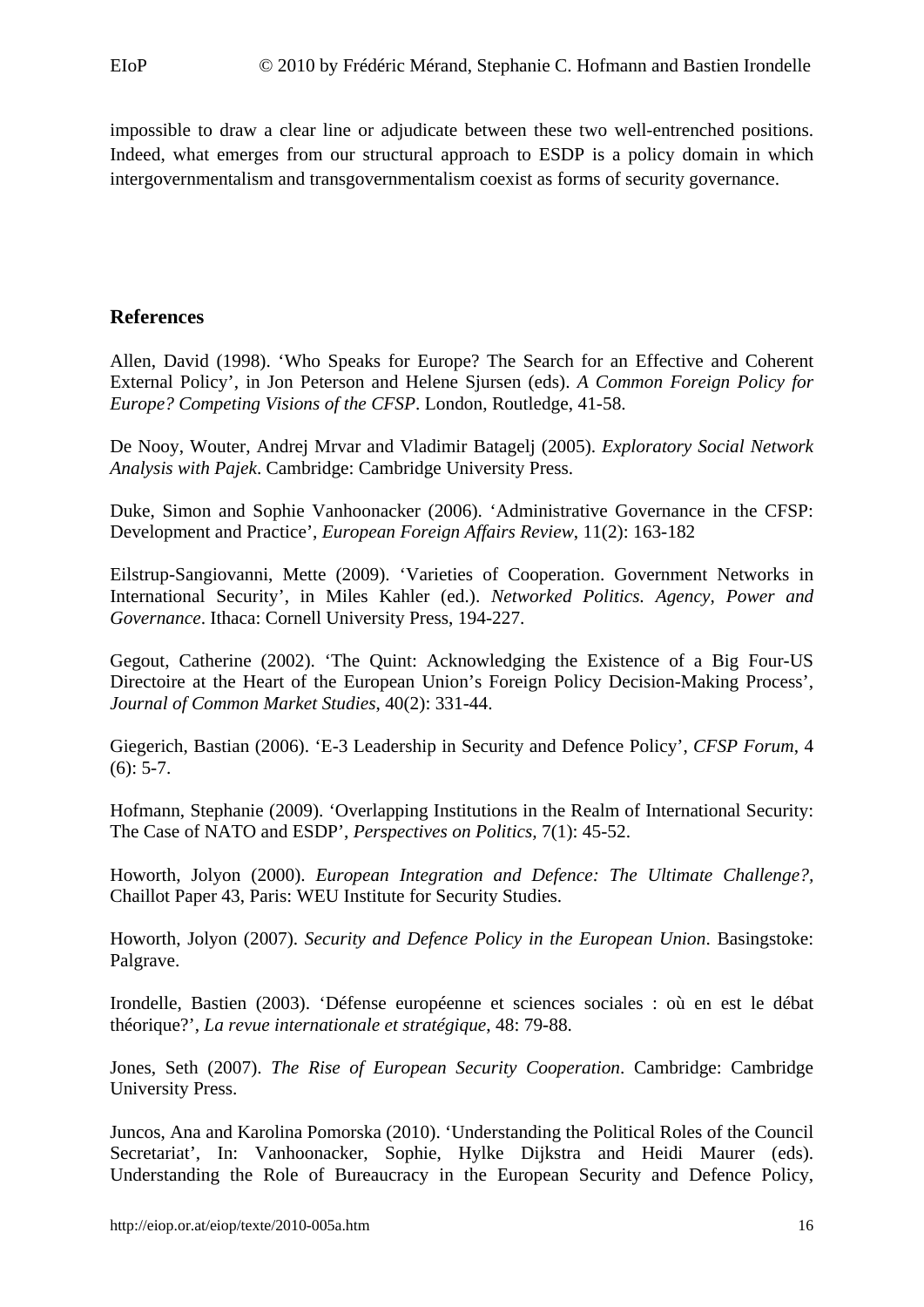*European Integration online Papers (EIoP)*, Special Issue 1, Vol. 14, [http://eiop.or.at/eiop/texte/2010-007a\\_htm.](http://eiop.or.at/eiop/texte/2010-007a_htm)

Justaert, Arnout and Stephan Keukeleire (2010). 'Network Governance in ESDP: The Case of the Democratic Republic of Congo'. In: Vanhoonacker, Sophie, Hylke Dijkstra and Heidi Maurer (eds). Understanding the Role of Bureaucracy in the European Security and Defence Policy, *European Integration online Papers (EIoP)*, Special Issue 1, Vol. 14, http://eiop.or.at/eiop/texte/2010-006a\_htm.

Kahler, Miles (ed.). (2009). *Networked Politics: Agency, Power and Governance*. Ithaca: Cornell University Press.

Keohane, Robert and Joseph Nye (1974). *Transnational Relations and World Politics*. Cambridge: Harvard University Press.

Kirchner, Emile and James Sperling (2007). *EU Security Governance*. Manchester: Manchester University Press.

Krahmann, Elke (2005). 'Security Governance and Networks: New Theoretical Perspectives in Transatlantic Security', *Cambridge Review of International Affairs,* 18(1): 19-34.

Kriesi, Hans-Peter and Maya Jegen (2001). 'The Swiss Energy Policy Elite: The Actor Constellation of a Policy Domain in Transition', *European Journal of Political Research*, 39: 251-87.

Mérand, Frédéric (2008). *European Defence Policy: Beyond the Nation State*. Oxford: Oxford University Press.

Norheim-Martinsen, Per (2010a). 'Beyond Intergovernmentalism: European Security and Defence Policy and the Governance Approach', *Journal of Common Market Studies*, 48(5).

Norheim-Martinsen, Per (2010b). 'Managing the Civil-Military Interface in the EU: Creating an Organisation Fit for Purpose', In: Vanhoonacker, Sophie, Hylke Dijkstra and Heidi Maurer (eds). Understanding the Role of Bureaucracy in the European Security and Defence Policy, *European Integration online Papers (EIoP)*, Special Issue 1, Vol. 14, http://eiop.or.at/eiop/texte/2010-010a\_htm.

Nuttall, Simon (2005). 'Coherence and Consistency' in C. Hill and M. Smith (eds), *International Relations and the European Union*. Oxford: Oxford University Press.

Nuttall, Simon (2000). *European Foreign Policy*. Oxford: Oxford University Press.

Peters, Dirk, Wofgang Wagner and Nicole Deitelhoff. (2010), 'Parliaments and European Security Policy: Mapping the Parliamentary Field', In: Vanhoonacker, Sophie, Hylke Dijkstra and Heidi Maurer (eds). Understanding the Role of Bureaucracy in the European Security and Defence Policy, *European Integration online Papers (EIoP)*, Special Issue 1, Vol. 14, http://eiop.or.at/eiop/texte/2010-012a.htm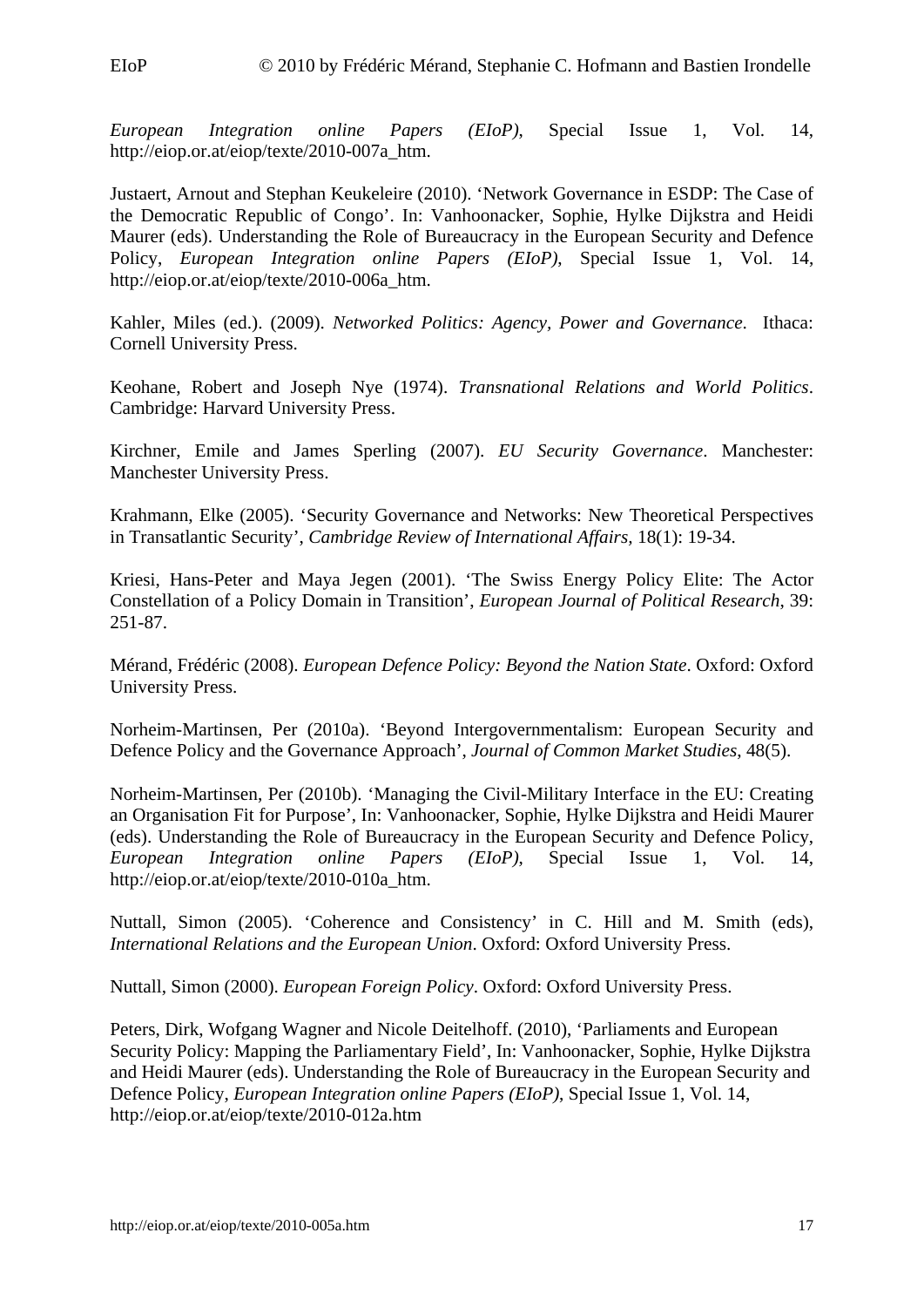Petrov, Petar (2010). 'Early Institutionalisation of the ESDP Governance Arrangements in the Context of Operation Concordia and Artemis', In: Vanhoonacker, Sophie, Hylke Dijkstra and Heidi Maurer (eds). Understanding the Role of Bureaucracy in the European Security and Defence Policy, *European Integration online Papers (EIoP)*, Special Issue 1, Vol. 14, [http://eiop.or.at/eiop/texte/2010-008a\\_htm.](http://eiop.or.at/eiop/texte/2010-008a_htm)

Raustiala, Kal 2002. 'The Architecture of International Cooperation: Transgovernmental Networks and the Future of International Law', *Virginia Journal of International Law*, 43(1): 1-92.

Ray, Franz and Christian Henning (1999). 'The Organization of Influence on the EC's Common Agricultural Policy: A Network Approach', *European Journal of Political Research*, 36: 257-81.

Regelsberger, Elfriede and Wolfgang Wessels (2005). 'The Evolution of the Common Foreign and Security Policy. A Case of an Imperfect Ratchet Fusion', in Verdun, A. and O. Croci (eds.), *Institutional and Policy-Making Challenges to the EU in Wake of Enlargement,* Manchester: Manchester University Press.

Schroeder, Ursula (2006). *Coping with Complexity. An Organizational Perspective on European Security Governance*, EUI Working Paper SPS N° 2006/9.

Scott, John (2000). *Social Networks Analysis*: *A Handbook*. London: Sage.

Sissenich, Beate (2008). 'Cross-National Policy Networks and the State: Social Policy Transfer to Poland and Hungary', *European Journal of International Relations*, 14(3): 455- 87.

Slaughter, Anne-Marie (2004). *A New World Order*. Princeton: Princeton University Press.

Smith, Michael E. (2004). *Europe's Foreign and Security Policy.* New York: Cambridge University Press.

Stie, Anne E. (2010). 'Decision-Making Void of Democratic Qualities? An Evaluation of the EU's Second Pillar Decision-Making Procedure', In: Vanhoonacker, Sophie, Hylke Dijkstra and Heidi Maurer (eds). Understanding the Role of Bureaucracy in the European Security and Defence Policy, *European Integration online Papers (EIoP)*, Special Issue 1, Vol. 14, http://eiop.or.at/eiop/texte/2010-010a\_htm.

Thuner, Paul and Franz Pappi (2008). *European Union Intergovernemental Conferences: Domestics Preference Formation, Transgovernemental Networks and the Dynamics of Compromise*. London: Routledge.

Vanhoonacker, Sophie, Hylke Dijkstra and Heidi Maurer (2010). 'Understanding the Role of Bureaucracy in the European Security and Defence Policy: The State of the Art', In: Vanhoonacker, Sophie, Hylke Dijkstra and Heidi Maurer (eds). Understanding the Role of Bureaucracy in the European Security and Defence Policy, *European Integration online Papers (EIoP)*, Special Issue 1, Vol. 14, http://eiop.or.at/eiop/texte/2010-003a htm.